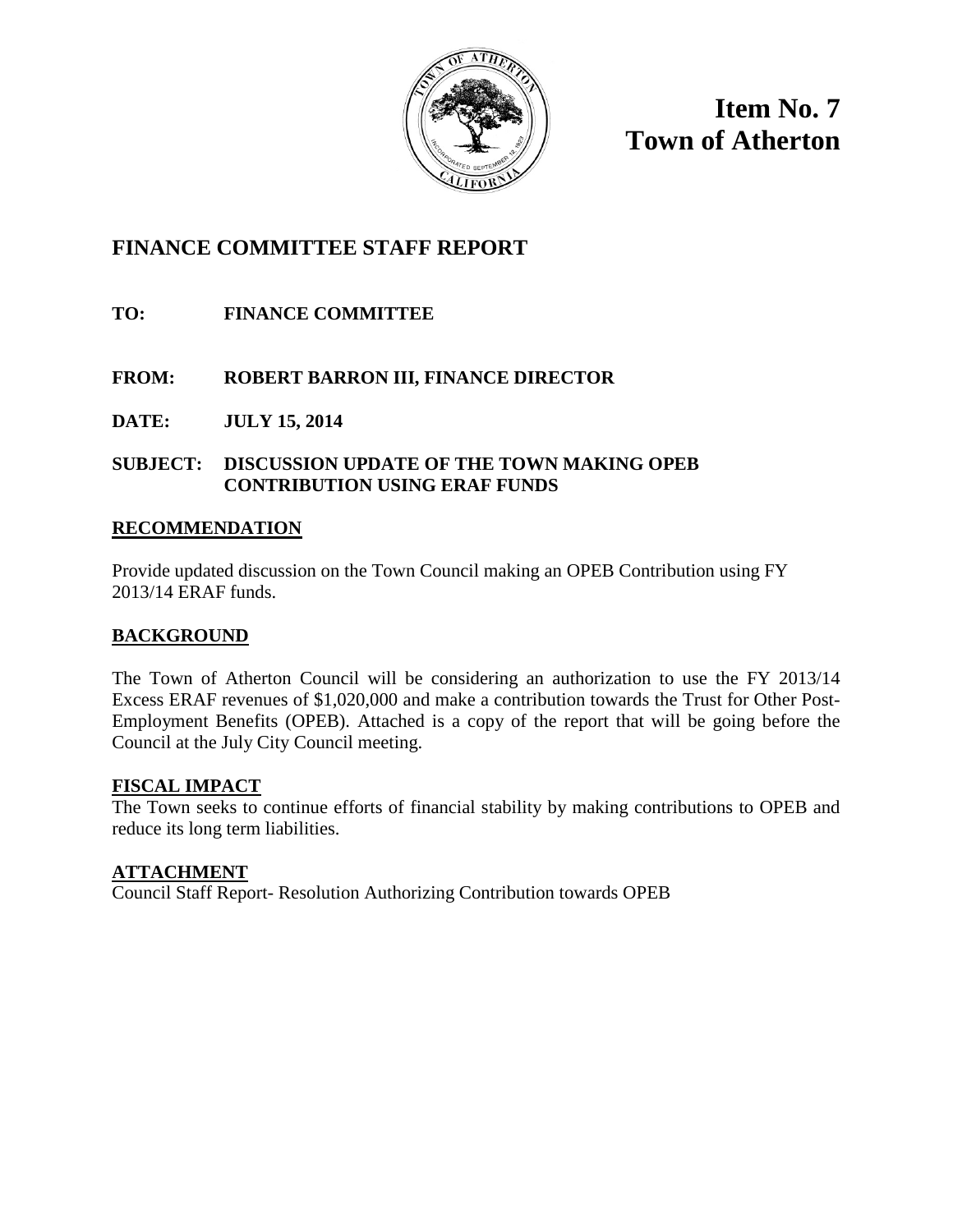

**Item No. Town of Atherton**

# **CITY COUNCIL STAFF REPORT – REGULAR AGENDA**

#### **TO: HONORABLE MAYOR AND CITY COUNCIL GEORGE RODERICKS, CITY MANAGER**

**FROM: ROBERT BARRON III, FINANCE DIRECTOR**

**DATE: JULY 16, 2014**

## **SUBJECT: RESOLUTION AUTHORIZING A CONTRIBUTION TOWARD OTHER POST-EMPLOYMENT BENEFIT LONG-TERM LIABILITIES**

## **RECOMMENDATION**

Adopt the attached Resolution authorizing the contribution of 2013/14 ERAF revenues (\$1,020,000) toward the Trust for Other Post-Employment Benefits (OPEB) long-term liabilities.

#### **BACKGROUND**

As part of the FY 2014/15 budget discussions, the excess Educational Revenue Augmentation Fund (ERAF) is considered as "one time" revenues and not included in the Town's operational budget. Revenues from ERAF are to be considered at the conclusion of the budget year and directed by Council toward specific capital projects or contributions toward long-term liabilities (pension or OPEB). The FY 2013/14 ERAF revenue received was \$1,020,000 and it is recommended that these revenues be directed toward the Town's Other Post Employment Benefit (OPEB) liabilities.

## **FINDINGS | ANALYSIS**

Over the past year the Council has taken significant steps to reduce the Town's OPEB Liability. On September 18, 2013 the City Council authorized a \$2,000,000 contribution to the OPEB PARS trust account. The latest actuarial as (July 2012) coupled with the contributions made to the PARS Trust is as follows:

| As of 7/1/2012                                 |                 |
|------------------------------------------------|-----------------|
| <b>Active Employees</b>                        | \$1,832,176     |
| Retirees Spouses                               | \$5,892,692     |
| <b>Accrued Actuarial Liability (AAL)</b>       | \$7,724,868     |
| Prior Town Contribution to PARS Trust FY 12/13 | (\$1,299,316)   |
| Contribution Towards PARS Trust FY 13/14       | $(\$2,000,000)$ |